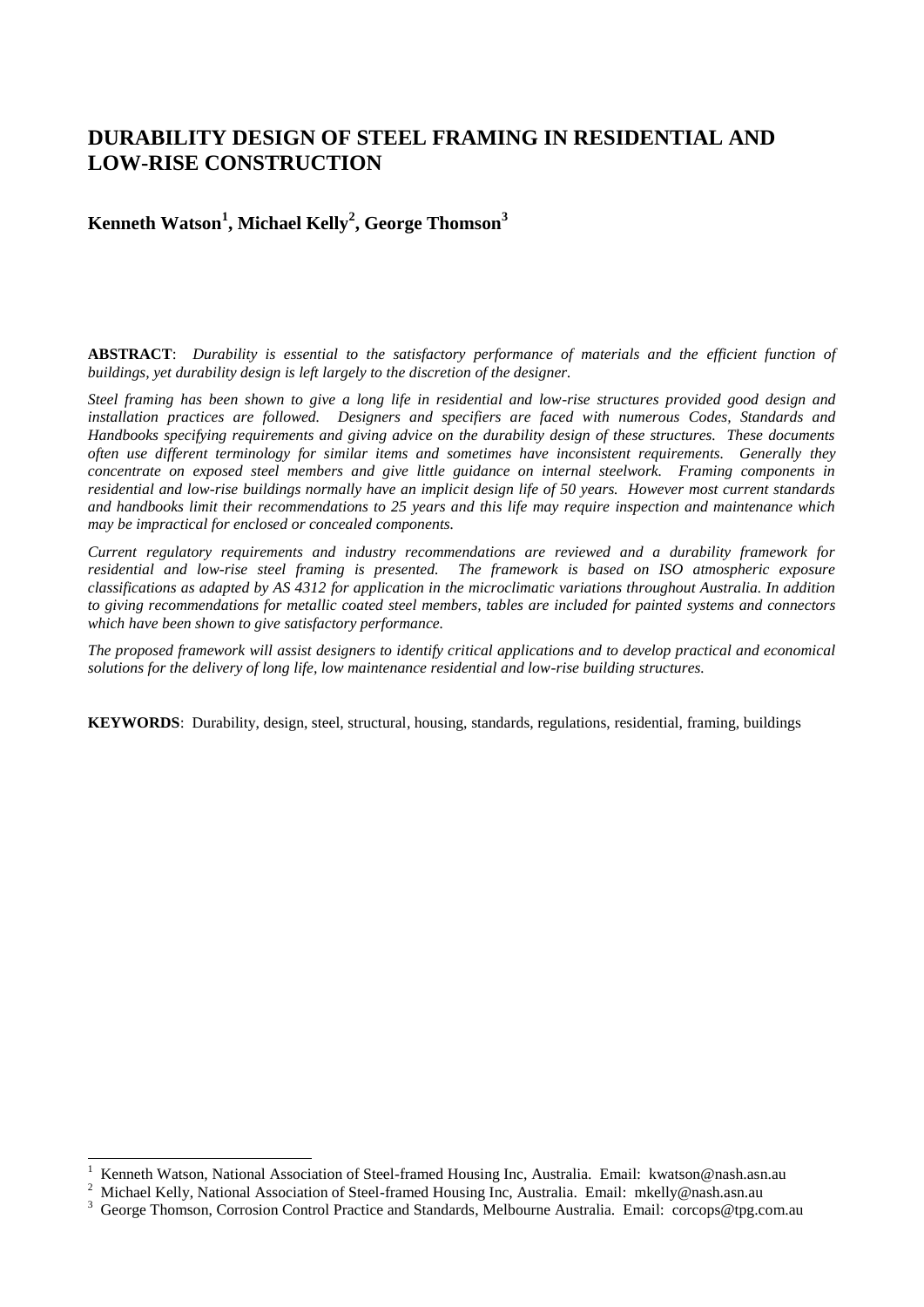# **1 INTRODUCTION**

Metallic coated steels and appropriately protected hotand cold-rolled steels are in general highly durable, long life materials. Using established manufacturing methods and appropriate connection systems, steel framing made from these steels can be adapted to meet to a wide variety of building design challenges. In most service environments in Australian buildings, steel products with appropriate protection will perform their structural function almost indefinitely.

There is a wide range of steel products used in building construction, sourced from local and international suppliers through both trade and retail channels. Product usage ranges from protected internal applications to fully exposed external applications, from small residential buildings to large commercial and industrial projects.

There is an opportunity to improve the available guidance on durability design so that it spans a wider range of environments, applications and products used in residential and low-rise steel framing. The framework presented in this paper is intended to provide that guidance. The solutions presented in Section 6 were developed for the NASH Standard for Residential and Low-rise Steel Framing, Part 2 [1] which was released for public comment on  $16<sup>th</sup>$ December 2013.

# **2 DEFINITIONS**

The terms *durability*, *design life*, *expected life* and *service life* have the following definitions when used in this paper:

*Durability*: The capability of a building or its parts to perform a function over a specified period of time. [2]

*Design life:* The period for which a building, building element or sub-system should fulfil its intended function.

*Expected life:* The anticipated period of time for which a building, building element or sub-system will fulfil its intended function.

*Service life:* The actual period of time over which a building, building element or sub-system fulfils its intended function.

The ISO definition of durability is more expansive than used here: *The capability of a structure or any component to satisfy with planned maintenance the design performance requirements over a specified period of time under the influence of environmental actions or as a result of a self-aging process.* [3].

# **3 REGULATORY FRAMEWORK**

#### **3.1 NATIONAL CONSTRUCTION CODE**

As noted by MacKenzie et al [4] the durability performance of Australian building structures and their maintenance to achieve a specific design life is not explicitly regulated by the National Construction Code (NCC) [5] or state legislation. There are some limited exceptions which will be noted later. Durability is currently seen as a building quality matter falling within consumer protection, trade practices or contract law, and Australian regulators show no current inclination to regulate durability design or maintenance practice. However, numerous design and material standards referenced in the NCC contain either normative requirements or informative guidance on durability. Furthermore, durability failure may have human safety implications for the structure, which is a primary concern of the NCC. The Australian Building Codes Board (ABCB) has published a non-mandatory Guideline on Durability in Buildings [2] and encourages industries to develop durability solutions relevant to specific construction materials using the generic principles in the Guideline.

By contrast, in New Zealand the durability of building components has been explicitly regulated since 1992 via the New Zealand Building Code (NZBC) [6]. Much of the work in developing the NZBC provisions and associated solutions for specific materials has informed the Australian discussion of durability in residential structures.

#### **3.2 STEEL STANDARDS**

Steel specifications and design requirements are covered in as many as 20 separate design, material and protection standards, most of which have evolved from the dominant applications in which the individual products are used. There are three design standards that cover the majority of steel structure design in residential and low-rise buildings: NASH Standard Part 1 [7], AS/NZS 4600 [8] and AS 4100 [9]. All three of these design standards contain durability provisions and/or guidance by reference to protection standards [10] [11]. In New Zealand, NZS 3404.1 [12] covers structural steel design and includes corrosion categories and durability provisions. However, most protection standards limit their guidance to 25 years even though many members and components are inaccessible for inspection and maintenance. There is no durability guidance available that covers all elements of a typical steel-framed house or low-rise structure designed for a 50 year life without maintenance.

A consistent framework for durability design based on limit states principles and with consistent product designations and definitions would improve the current position and contribute to better and more reliable durability design.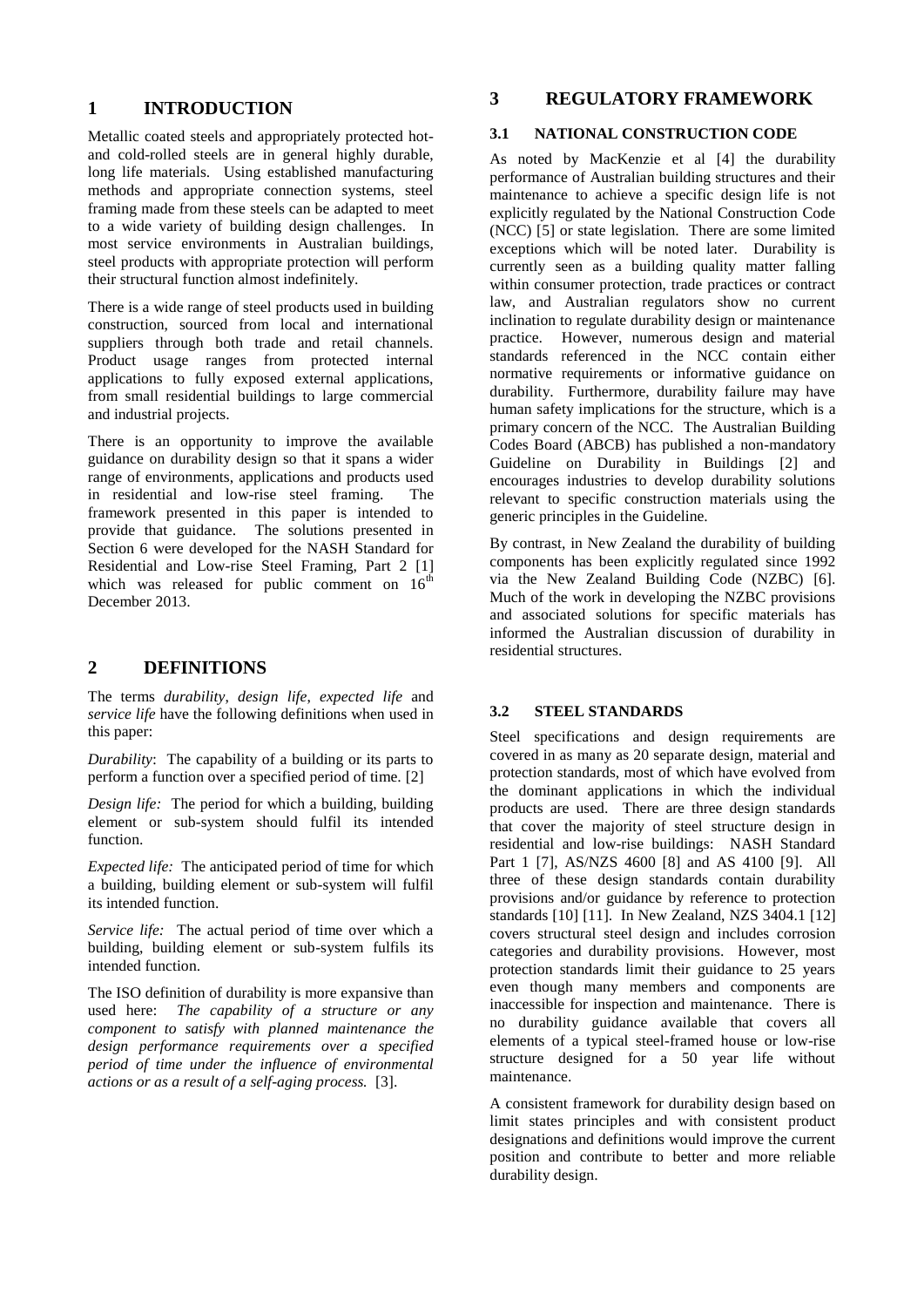The ABCB Guideline on Durability in Buildings [2] notes that:

"In designing for durability, the following factors should be considered –

a) intended use of the structure;

b) required performance criteria;

c) expected environmental conditions;

d) composition, properties and performance of the materials;

- e) structural system;
- f) shape of the members and the structural detailing;

g) quality of the workmanship and level of control;

h) particular protective measures;

i) maintenance during the design life."

Whilst all these factors are important, in practice it is items (c). (h) and (i) that will have the most significant impact.

## **4 DESIGN ACTIONS**

## **4.1 NATURAL FORCES AS AN ACTION**

The AS/NZS 1170 [13] series of standards describes the types and magnitudes of actions due to natural forces that designers must consider. Environmental degradation actions are currently not included. These actions may arise from four main sources:

- Atmospheric deposition of salt and industrial pollutants;
- Biological hazards including termites, borers and various fungal organisms;
- Soil chemistry including pH extremes, salinity, other salts and Potential Acid Sulphate Soils, and
- Flood- or stormwater-borne contaminants

This paper is concerned mainly with atmospheric action on above-ground steel structural components, and soil composition where it affects subfloor conditions. The magnitude of such action varies with geography, climate and distance from salt water or pollutant sources. These agents may arrive as particles or may dissolve in surface moisture and remain after evaporation, to be reactivated when the electrolyte returns with accumulative potency of the substrate solution.

#### **4.2 ATMOSPHERIC CORROSIVITY CLASSIFICATION**

AS 4312 [14] describes Australian atmospheric corrosivity zones based on the definitions of ISO 9223 [15]. The ISO 9223 classification system is based on the first year corrosion rates for mild steel as shown in Table 1.

|  |  | Table 1: ISO 9223 Atmospheric Corrosivity Categories |  |  |
|--|--|------------------------------------------------------|--|--|
|--|--|------------------------------------------------------|--|--|

| ISO 9223 Category | Mild Steel Corrosion Rate |
|-------------------|---------------------------|
|                   |                           |
|                   | $\mu$ m/yr                |
| C1                | < 1.3                     |
| C <sub>2</sub>    | $1.3 - 25$                |
| C <sub>3</sub>    | $25 - 50$                 |
| C <sub>4</sub>    | $50 - 80$                 |
| C <sub>5</sub>    | $80 - 200$                |
| CX                | > 200                     |
|                   |                           |

Once any classification system is formulated, it needs to be geographically calibrated. AS 4312 identifies the proximities, directions and topographies that locate corrosion category boundaries in Australia. It is extensively referenced with corrosion studies by the CSIRO and others covering a period of approximately 50 years. The resulting maps depict zone boundaries for major coastal regions, and a table lists estimated corrosion rates and associated references for major localities. The data and their presentation format are similar to that used for wind speeds, rainfall and other climatic data required in building design.

For New Zealand, a similar classification system is presented in NZS 3404.1.

#### **4.3 MICROCLIMATES**

Identifying the macro-climate of the locality is the first of two steps, and its boundaries are not precise. Of at least equal importance is the micro-climate, which takes into account local features as well as the geometry and orientation of a structure. Microclimates do not alter the presence or concentration of corrosive agents in the air, but they significantly alter the way these agents accumulate on, interact with and are removed from surfaces.

For building structure components, the key microclimate factors are:

- the extent of physical enclosure, which affects access to surfaces;
- the likely wetness cycle, including condensation and
- the opportunity for surface cleaning, by rainfall or maintenance.

#### **4.4 DESIGN LIFE**

The final parameter in the design task is the design life, as defined earlier. Although largely a matter for the designer in consultation with the owner, the "normal" design life of a building of any class is 50 years. New Zealand building regulations are explicit in this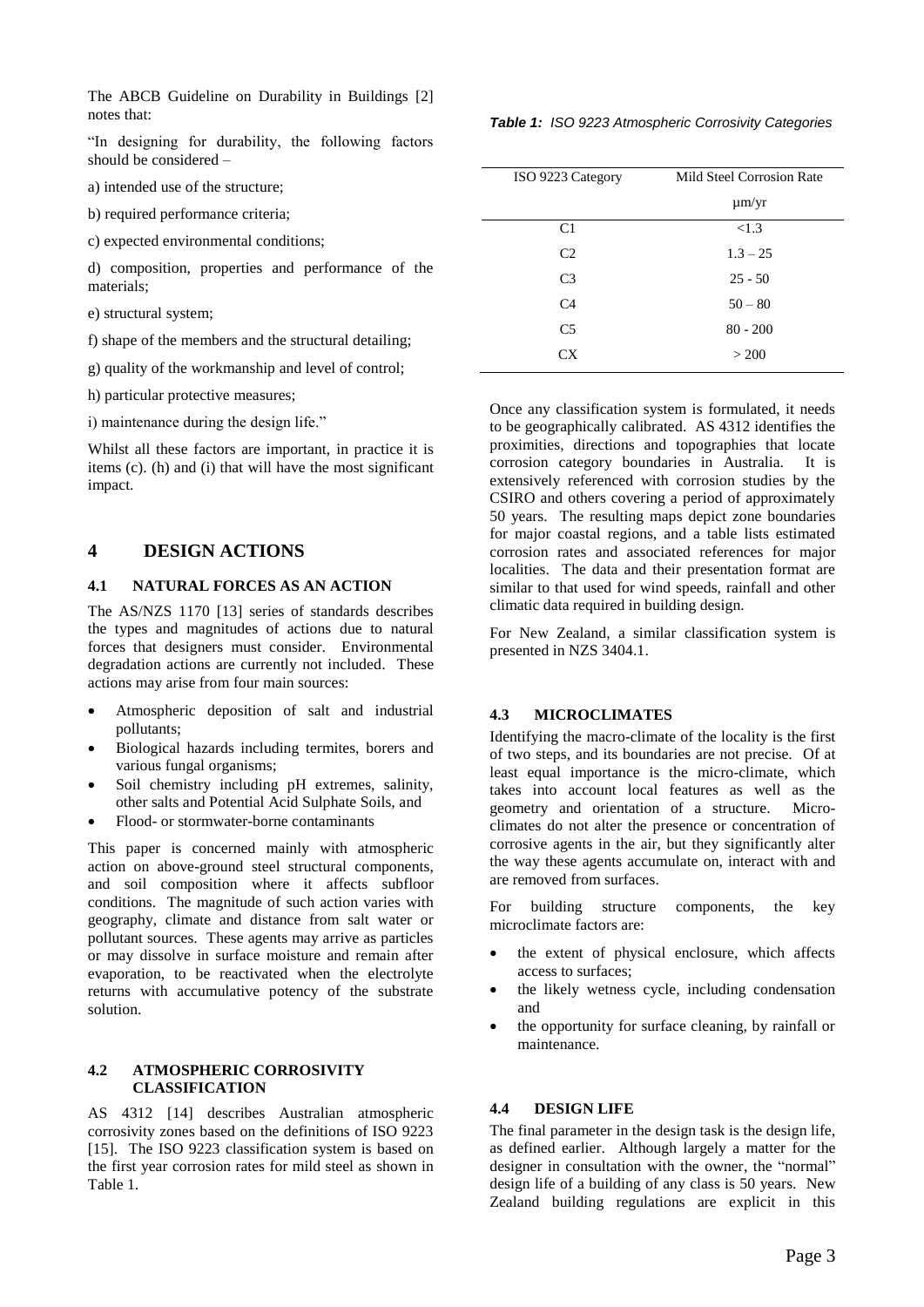requirement. In Australia, the ABCB Guideline on Durability in Buildings [2] provides a method for determining an appropriate component design life. As shown in Table 2, the minimum design life of a component is a function of:

*Table 2: Building and Component Design Life*

| Design life of building $(dl_h)$ |                 | Design life of components or sub-systems $dl_c$ )            |                                                                                  |                                                             |  |
|----------------------------------|-----------------|--------------------------------------------------------------|----------------------------------------------------------------------------------|-------------------------------------------------------------|--|
| (years)                          |                 | (years)                                                      |                                                                                  |                                                             |  |
|                                  |                 |                                                              | Category                                                                         |                                                             |  |
| Category                         | No. of years    | Readily accessible and<br>economical to replace or<br>repair | Moderate ease of<br>access but<br>difficult or costly<br>to replace or<br>repair | Not accessible or<br>not economical to<br>replace or repair |  |
| <b>Short</b>                     | $1 < dl_b < 15$ | 5 or $dl_h$ (if $dl_h$ < 5)                                  | dl <sub>b</sub>                                                                  | dl <sub>b</sub>                                             |  |
| Normal                           | 50              |                                                              | 15                                                                               | 50                                                          |  |
| Long                             | 100 or more     | 10                                                           | 25                                                                               | 100                                                         |  |

the design life of the building and

• the viability of component repair or replacement.

Examples of design lives for major components and systems in buildings with normal building design life are shown in Table 3 [16].

#### **4.5 DESIGN STRATEGIES**

The ABCB Durability Guideline describes three quite different strategies for achieving a particular service life:

- 1. Design for no maintenance (or "overdesign")
- 2. Design with periodic repair
- 3. Design with maintenance

These strategies are illustrated in Figure 2.





# **5 BUILDINGS AND APPLICATIONS**

For residential and low-rise construction, typical component applications depicted in Figure 2 with design lives listed in Table 3.



*Figure 2: Structural components of typical residential and low-rise structure [7]*

*Figure 1: Durability design strategies*

These three strategies have particular relevance to the applications and locations within the building of various components. The practicality and cost to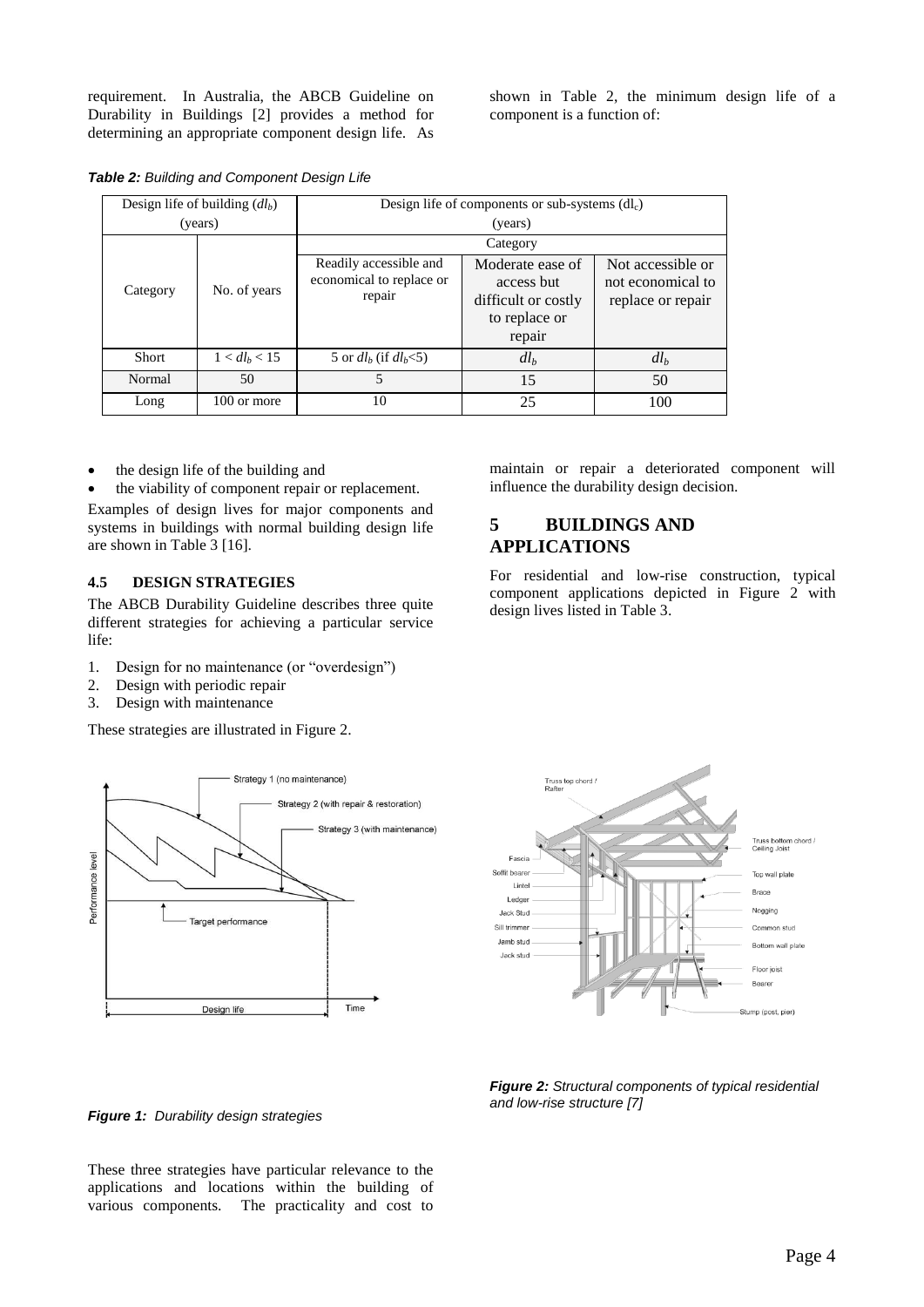|  | Table 3: Component Design Life Examples [16] |  |  |  |
|--|----------------------------------------------|--|--|--|
|--|----------------------------------------------|--|--|--|

| <b>COMPONENT</b><br>Ωr<br><b>SUB-SYSTEM</b>             | DESIGN LIFE<br>COMPONENT<br>(dlc) years | <b>COMMENTS</b>                                                                                                  |
|---------------------------------------------------------|-----------------------------------------|------------------------------------------------------------------------------------------------------------------|
| Roof framing<br>system                                  | 50                                      | Inspection may be possible, but<br>uneconomical to replace or<br>repair                                          |
| Wall framing<br>system                                  | 50                                      | Inspection usually impractical,<br>and uneconomical to replace or<br>repair                                      |
| Floor Bearers &<br>joists                               | 50                                      | Inspection possible, but<br>uneconomical to replace or<br>repair.                                                |
| Decking/balcony<br>$-$ integral<br>(eg cantilevered)    | 50                                      | Inspection possible, but very<br>difficult and costly to replace or<br>repair due to impact on main<br>structure |
| Decking/balcony<br>$-$ independent<br>main of structure | 15                                      | Accessible and easy - but<br>difficult or costly - to repair or<br>replace.                                      |
| Verandah roof<br>members                                | 15                                      | Applies to unlined verandahs.<br>For fully lined verandahs, 50<br>years may be more appropriate.                 |
| Posts                                                   | 15                                      | Accessible but costly to repair<br>or replace. Both ends should be<br>accessible for practical<br>replacement.   |
| Stump & piers                                           | 15                                      | If not accessible, 50 years may<br>be more appropriate.<br>Accessible but costly to repair<br>or replace.        |

# **6 DURABILITY SOLUTIONS**

## **6.1 HISTORICAL EXPERIENCE**

What aspects of steel construction work well at present, and where is improvement possible?

The experience of the steel-framed housing industry is that enclosed and permanently dry steelwork works well everywhere, even when unprotected. External washed areas work well in most environments, while external unwashed components may deteriorate more quickly especially in coastal and heavy industrial locations.

A simple framework, with acceptable solutions for various components, coatings and environments, deployed right across the industry, would assist all practitioners specify and use appropriately durable steel products.

#### **6.2 EXPECTED LIFE**

In an ideal construction world, all buildings and their critical components would be designed so that their expected life efficiently matched their design life. Expected life is the predicted period for which a building element or sub-system will be able to fulfil its intended function. The designer should specify materials, systems and construction details so that the

component or system remains fit for use during its design life, with appropriate maintenance. Where the design strategy involves maintenance, the designer should identify any maintenance requirements on which expected life is dependent [see Figure 1]. Designers may assume that where the durability of any component is dependent on the long term performance and maintenance of *other components and systems*, those systems regardless of their materials will perform and be maintained for the life of the building. [16]

# **6.3 SELECTION MATRIX**

Having identified the environments and microclimates for which solutions are required, the appropriate design life and the range of system and component applications, a table of solutions was developed covering corrosivity zones C1 to C4. It is recommended that expert opinion be sought for applications in C5 and CX zones.

In developing the selection matrix for residential and low-rise building structures presented in this paper, the range of specific structural applications has been limited to a manageable number. Table 4 divides these applications into 2 groups based on their accessibility for inspection and maintenance, the implication being that for inaccessible components, a minimum 50 year design life is appropriate when used in "normal" buildings. For accessible components, a minimum 15 year design life is more appropriate, recognising greater accessibility and maintainability.

Table 4 drives the selection of durability solutions for each part of the structure. The designations A, B, C and D represent requirements of increasing severity, regardless of the type of component or its protective coating being considered. Durability solutions for each designation are presented in separate tables for materials and fasteners.

Table 5 presents solutions for metallic coated steel components such as structural members and connecting brackets. Local availability may influence the selection for some products.

Table 6 presents solutions for components with additional protective paint coatings over metallic coatings.

Table 7 presents solutions for components with painted coatings over uncoated steel.

Table 8 presents solutions for screws and bolts.

The specifications in Tables 5 to 8 have been adjusted to reflect practical commercial availability. Specifications in horizontally adjoining boxes in the tables are acceptable for that designation but are not necessarily equivalent. In the draft standard [1], the tables have explanatory text to guide interpretation and use. For example, in C4 zones it is recommended that roofs and walls be protected with an appropriate sarking membrane after erection.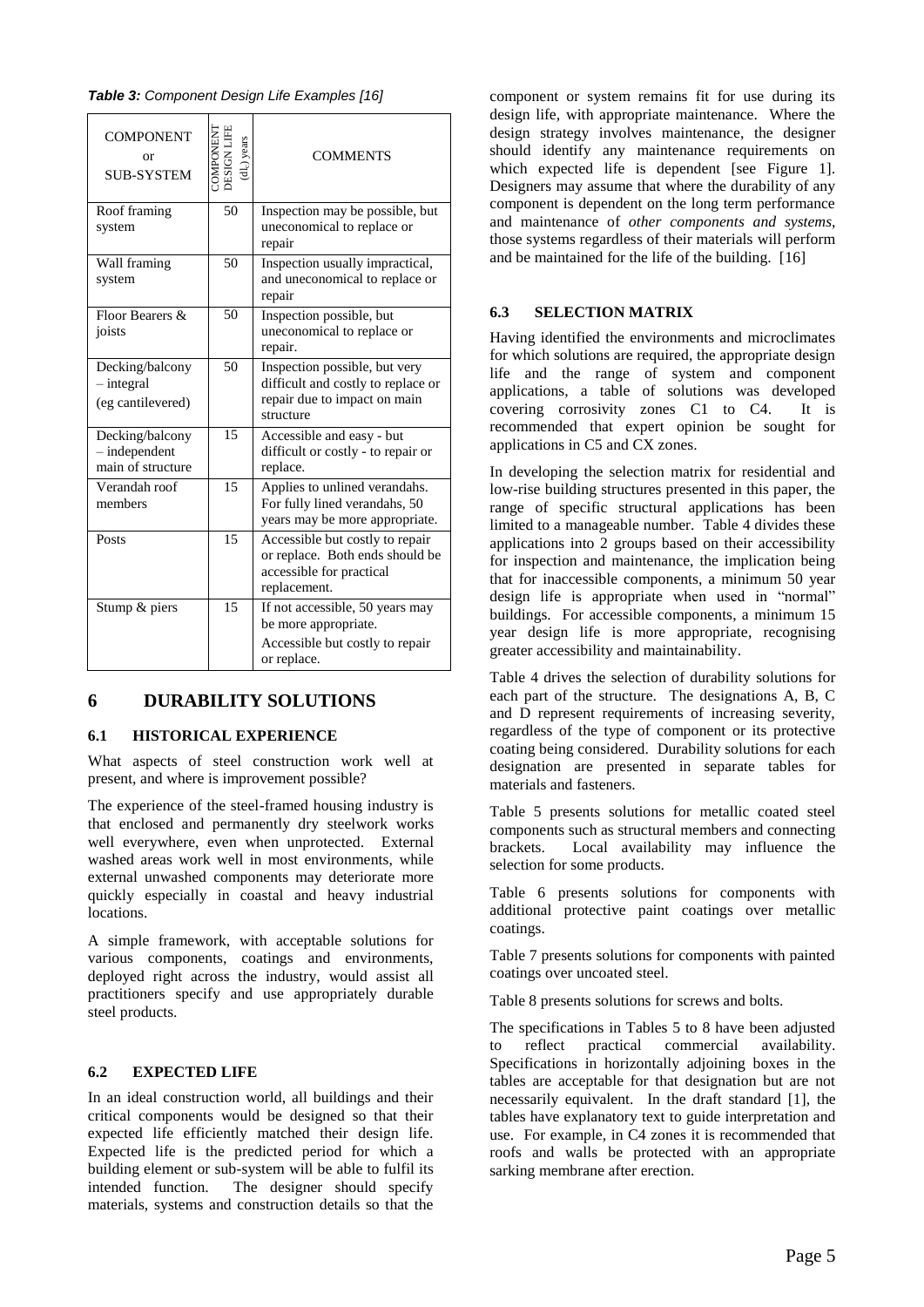|                                                                          | Atmospheric corrosivity category                                              |                                                                                                                          |                                                                                                                                                                                                                                                |                                                                                                                                                                                       |  |
|--------------------------------------------------------------------------|-------------------------------------------------------------------------------|--------------------------------------------------------------------------------------------------------------------------|------------------------------------------------------------------------------------------------------------------------------------------------------------------------------------------------------------------------------------------------|---------------------------------------------------------------------------------------------------------------------------------------------------------------------------------------|--|
| <b>Designation</b>                                                       | C1                                                                            | C <sub>2</sub>                                                                                                           | C <sub>3</sub>                                                                                                                                                                                                                                 | C <sub>4</sub>                                                                                                                                                                        |  |
| <b>Description</b><br>(Refer to AS 4312 and ISO 9223)                    | <b>Indoor dry</b><br>Air-<br>conditioned<br>(not<br>ventilated<br>externally) | Most areas of Australia beyond 50<br>km from the sea but can be as close<br>as 1 km from relatively sheltered<br>waters. | In coastal areas with significant surf, this<br>area extends from around 1 km to 50 km,<br>varying significantly with winds,<br>topography and vegetation. Around<br>sheltered bays it extends from around 50<br>m to 1 km from the shoreline. | Occurs mainly on the coast in areas<br>with rough seas and surf, extending<br>from around 300 m to 1 km inland.<br>Around sheltered bays it extends up<br>to 50 m from the shoreline. |  |
|                                                                          |                                                                               | <b>Application</b>                                                                                                       |                                                                                                                                                                                                                                                |                                                                                                                                                                                       |  |
|                                                                          |                                                                               | <b>Components inaccessible for maintenance</b>                                                                           |                                                                                                                                                                                                                                                |                                                                                                                                                                                       |  |
| Roof framing system – unventilated                                       | A                                                                             | A                                                                                                                        | $\mathsf{C}$                                                                                                                                                                                                                                   | $\mathsf{C}$                                                                                                                                                                          |  |
| Roof framing system - ventilated                                         |                                                                               | B                                                                                                                        | $\mathsf{C}$                                                                                                                                                                                                                                   | D                                                                                                                                                                                     |  |
| Wall framing system - unventilated                                       | A                                                                             | A                                                                                                                        | $\mathsf{C}$                                                                                                                                                                                                                                   | $\mathcal{C}$                                                                                                                                                                         |  |
| Wall framing system - ventilated                                         |                                                                               | B                                                                                                                        | $\mathsf{C}$                                                                                                                                                                                                                                   | D                                                                                                                                                                                     |  |
| Floor bearers and joists including<br>intermediate floors - unventilated | A                                                                             | A                                                                                                                        | $\overline{C}$                                                                                                                                                                                                                                 | $\mathsf{C}$                                                                                                                                                                          |  |
| Floor bearers and joists - ventilated                                    |                                                                               | B                                                                                                                        | D                                                                                                                                                                                                                                              | D                                                                                                                                                                                     |  |
| Decking/balcony - integral<br>(eg cantilevered)                          |                                                                               | $\mathsf{C}$                                                                                                             | $\mathbf D$                                                                                                                                                                                                                                    | D                                                                                                                                                                                     |  |
| Ceiling battens                                                          | A                                                                             | $\mathsf{A}$                                                                                                             | $\mathcal{C}$                                                                                                                                                                                                                                  | $\mathbf C$                                                                                                                                                                           |  |
|                                                                          |                                                                               | <b>Components accessible for maintenance</b>                                                                             |                                                                                                                                                                                                                                                |                                                                                                                                                                                       |  |
| Roof battens                                                             |                                                                               | B                                                                                                                        | $\mathbf C$                                                                                                                                                                                                                                    | $\mathsf{C}$                                                                                                                                                                          |  |
| Stumps and piers supporting main<br>building                             |                                                                               | $\mathsf{C}$                                                                                                             | $\mathsf{C}$                                                                                                                                                                                                                                   | D                                                                                                                                                                                     |  |
| Decking/balcony - independent of main<br>structure                       |                                                                               | B                                                                                                                        | $\mathsf{C}$                                                                                                                                                                                                                                   | $\mathbf C$                                                                                                                                                                           |  |
| Verandah beams and rafters                                               |                                                                               | B                                                                                                                        | $\mathsf{C}$                                                                                                                                                                                                                                   | D                                                                                                                                                                                     |  |
| Verandah posts and stumps                                                |                                                                               | B                                                                                                                        | $\mathsf{C}$                                                                                                                                                                                                                                   | D                                                                                                                                                                                     |  |
| Carport rafters and beams                                                |                                                                               | $\mathsf{C}$                                                                                                             | $\mathsf{C}$                                                                                                                                                                                                                                   | D                                                                                                                                                                                     |  |
| Carport posts                                                            |                                                                               | B                                                                                                                        | $\overline{C}$                                                                                                                                                                                                                                 | D                                                                                                                                                                                     |  |
| Lower storey unlined eaves and pergola<br>rafters and beams              | A                                                                             | B                                                                                                                        | $\mathsf{C}$                                                                                                                                                                                                                                   | D                                                                                                                                                                                     |  |
| Pergola posts                                                            |                                                                               | B                                                                                                                        | $\mathsf{C}$                                                                                                                                                                                                                                   | D                                                                                                                                                                                     |  |

**Table 4:** Protection designations for steel framing components in various atmospheric environments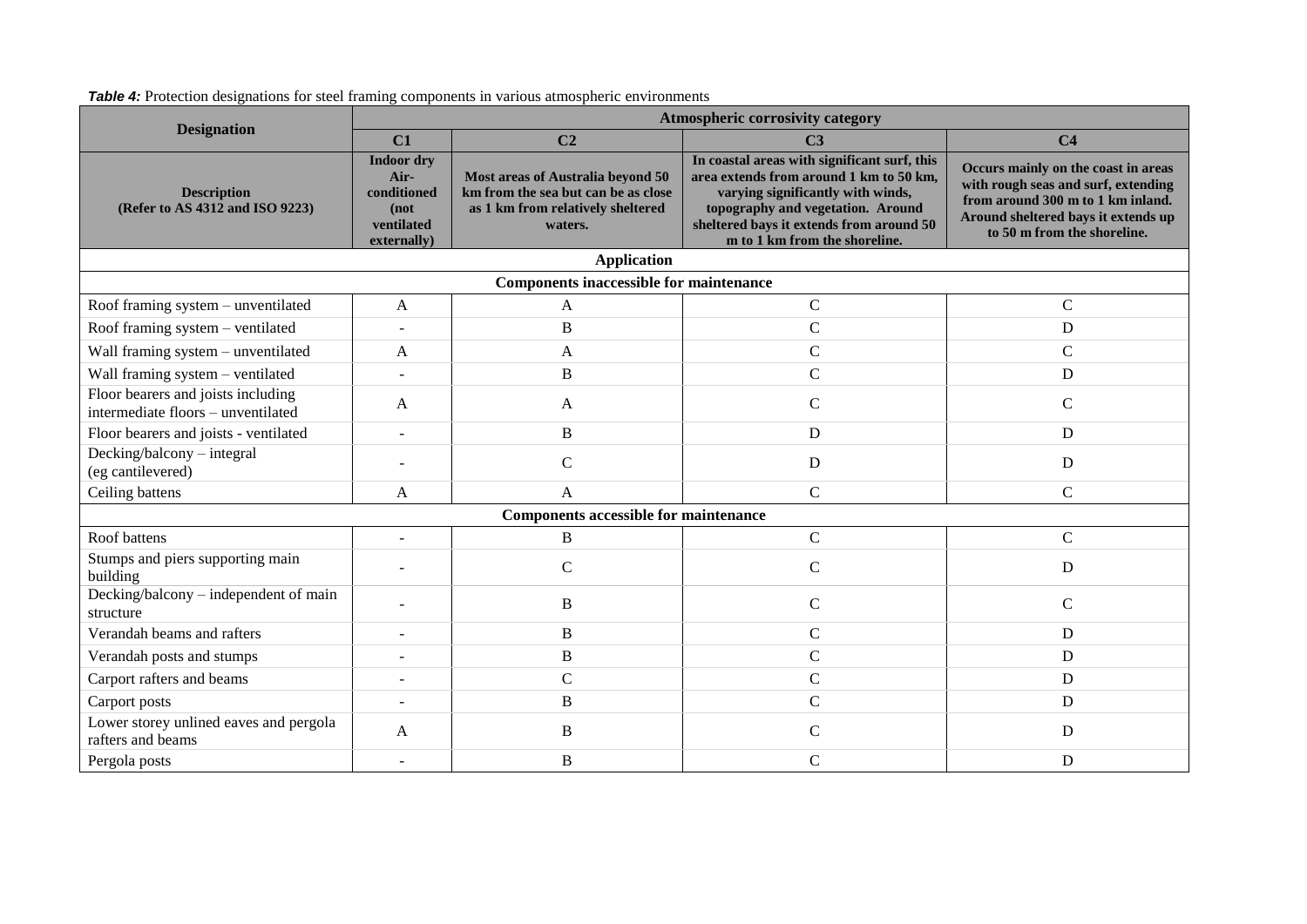*Table 5:* Metallic coating specifications for steel members

|                                                           | <b>Metallic coating specifications</b>        |                                      |                                                                                                 |                                                                                                                                                                            |                                                                                                 |        |
|-----------------------------------------------------------|-----------------------------------------------|--------------------------------------|-------------------------------------------------------------------------------------------------|----------------------------------------------------------------------------------------------------------------------------------------------------------------------------|-------------------------------------------------------------------------------------------------|--------|
| <b>Protection</b><br>designation<br>(Refer to<br>Table 4) | Hot dip metallic coated strip<br>AS 1397 [17] |                                      | <b>Open</b><br>sections<br>$\mathbf{Z}$ inc /<br><b>Aluminium</b><br><b>AS/NZS</b><br>4791 [18] | <b>Hollow sections</b><br>either:<br><b>Hot Dip</b><br>Galvanized (ZB,<br>ILG, HDG) or<br><b>Electroplated</b><br>$(ZE)$ - Zinc<br><b>AS/NZS 4792 [19]</b><br>AS 4750 [20] | <b>Post</b><br>fabrication hot<br>dip galvanized<br><b>Zinc</b><br><b>AS/NZS 4680</b><br>$[21]$ |        |
|                                                           | <b>Zinc</b>                                   | <b>Aluminium</b><br>$\mathbf{Z}$ inc | <b>Aluminium</b><br>/Magnesium<br>$\ell$ Zinc                                                   |                                                                                                                                                                            |                                                                                                 |        |
| $\mathsf{A}$                                              | Z275                                          | AZ150                                | AM150                                                                                           | IZA75                                                                                                                                                                      | ZE50/50                                                                                         | HDG320 |
| B                                                         | Z275                                          | AZ150                                | AM150                                                                                           | IZA75                                                                                                                                                                      | ZB100/100,<br>ILG100                                                                            | HDG320 |
| $\mathcal{C}$                                             | Z275                                          | AZ150                                | AM150                                                                                           | IZA75                                                                                                                                                                      | HDG300, ILG140,<br>ZB135/135                                                                    | HDG320 |
| D                                                         | Z450                                          | AZ150                                | AM150                                                                                           | <b>IZA200</b>                                                                                                                                                              | <b>HDG300</b>                                                                                   | HDG320 |

*Table 6:* Painted coating specifications for metallic coated steel members

| <b>Protection</b><br>designation<br>(Refer to<br>Table 4) | <b>Acceptable paint systems</b>                                                                                    |
|-----------------------------------------------------------|--------------------------------------------------------------------------------------------------------------------|
|                                                           |                                                                                                                    |
| A and B                                                   | Minimum Z100 + 2 pack epoxy phosphate primer (75 $\mu$ m DFT) + epoxy or polyurethane top coat<br>$(40 \mu m$ DFT) |
| $C$ and $D$                                               | Minimum Z100 + 2 pack epoxy phosphate primer (75 $\mu$ m DFT) + 2 pack epoxy MIO top coat<br>(125 µm DFT)          |

# **Table 7:** Preparation and painting specifications for uncoated steel members

| <b>Protection designation</b><br>(Refer to Table 4) | <b>Acceptable paint systems</b>                                 |  |
|-----------------------------------------------------|-----------------------------------------------------------------|--|
|                                                     | No protection required where steel thickness is $>$ 5 mm thick  |  |
|                                                     | Class Sa $2\frac{1}{2}$ blast plus epoxy zinc phosphate (75 µm) |  |
|                                                     | Class Sa $2\frac{1}{2}$ blast plus epoxy zinc (75 µm)           |  |
|                                                     | Class Sa $2\frac{1}{2}$ blast plus zinc silicate (75 µm)        |  |

*Table 8:* Protective coating specifications for screws and bolts

| <b>Protection designation</b> | Minimum corrosion resistance classification |                                        |  |
|-------------------------------|---------------------------------------------|----------------------------------------|--|
| (Refer to Table 4)            | <b>Screws</b><br>AS/NZS 3566.2 [22]         | <b>Bolts</b>                           |  |
| А                             | Class 1                                     | Black with bare steel, AS 1897<br>[23] |  |
| R                             | Class 3                                     | HDG to AS 1214 [24]                    |  |
|                               | Class 3                                     | HDG to AS 1214                         |  |
|                               | Class 4                                     | HDG to AS 1214                         |  |